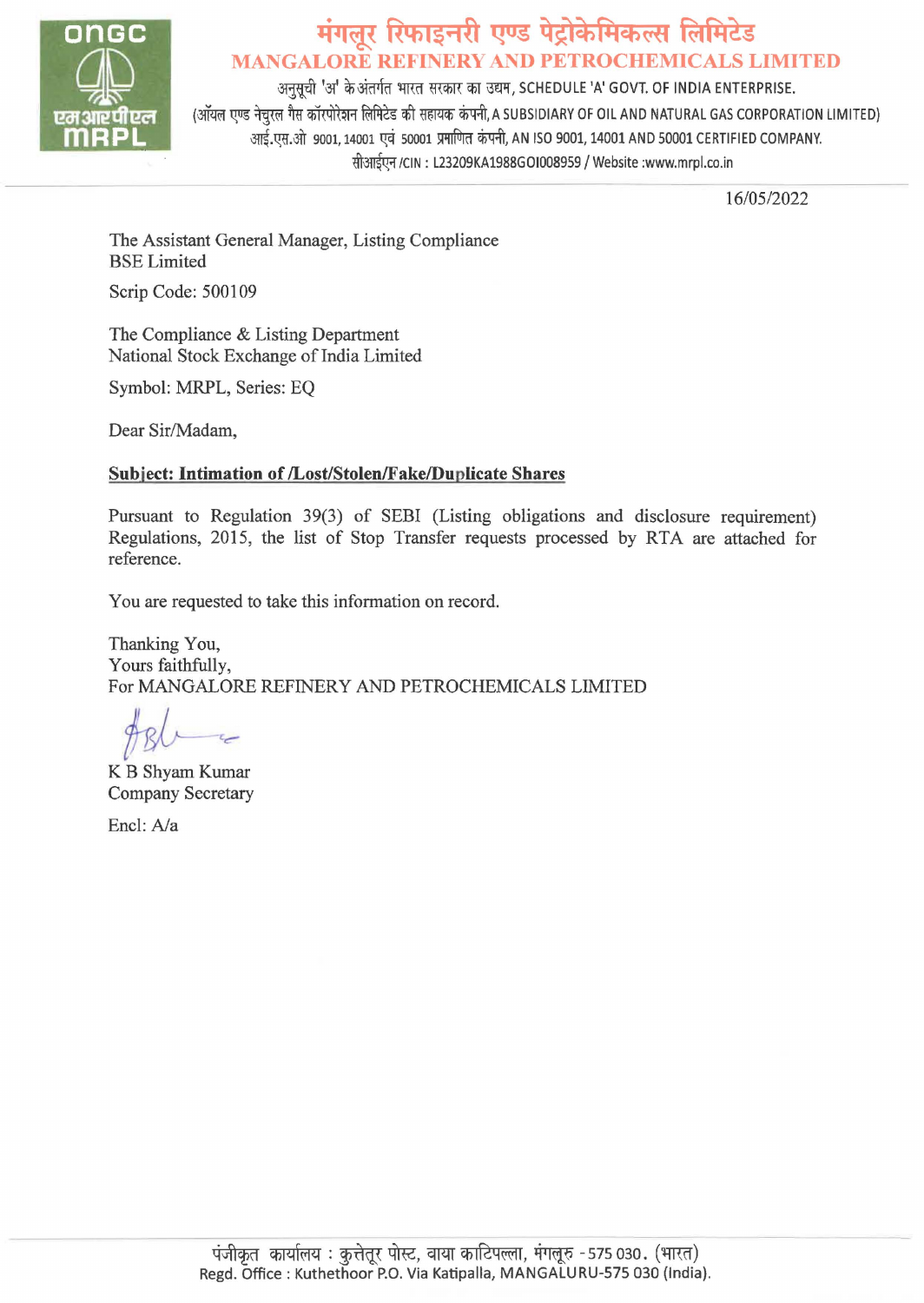### **LINK Intime** •

### Link Intime India Pvt. Ltd.

CIN: U67190MH1999PTC118368 C-101, 247 Park, L.B.S. Marg, Vikhroli (West), Mumbai - 400 083 Phone: +91224918 6000 Fax: +9122 4918 6060 Email: mumbai@linkintime.co.in Website: www.linkintime.co.in

16th May, 2022

To

The Company Secretary **Mangalore Refinery and Petrochemicals Ltd.**  Mudapadav,Kuthethoor P O Via Katipalla Mangalore-575030 Karnataka

Dear Sir,

Subject: Data Regarding Lost/Stolen/Fake/Duplicate Case(s) Shares.

As per Regulation 39(3) of SEBI (Listing obligations and disclosure requirement), we are required to submit the report in respect of Stop Transfer Mark within 48 hours of action taken.

The list of Stop Transfer Register & the supporting paper processed are attached for your reference. You are requested to forward the intimation to the concerned Stock Exchange.

Yours faithfully,

For Link lntime India Pvt Ltd

Sd/- Suman Shetty Assistant Vice President - Client Relations

Part of Link Group | Corporate Markets